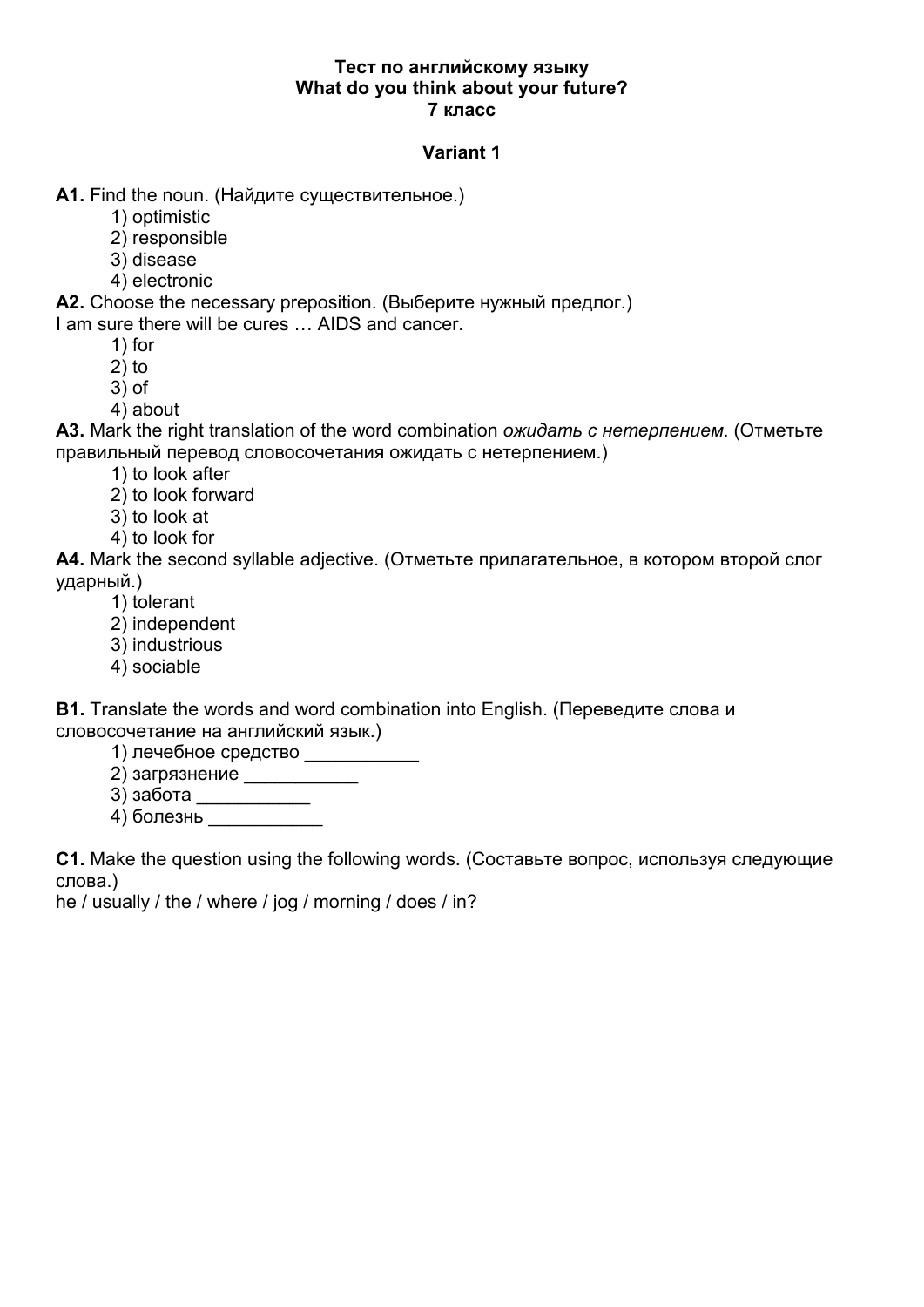## Тест по английскому языку What do you think about your future? 7 класс

## Variant 2

A1. Find the noun. (Найдите существительное.)

- 1) talkative
- 2) intelligent
- 3) accident
- 4) sure

A2. Choose the necessary preposition. (Выберите нужный предлог.)

Who is responsible ... it?

- $1)$  to
- $2)$  of
- $3)$  for
- 4) about

A3. Mark the right translation of the verb *решать*. (Отметьте правильный перевод глагола решать.)

- 1) to care
- 2) to solve
- 3) to believe
- 4) to rest

A4. Mark the third syllable adjective. (Отметьте прилагательное, в котором третий слог ударный.)

- 1) international
- 2) talkative
- 3) unfriendly
- 4) intelligent

**B1.** Translate the words and word combination into English. (Переведите слова и словосочетание на английский язык.)

1) подвергать опасности

 $2$ ) открытие

- 
- 4) наука и постана на селото на селото на селото на селото на селото на селото на селото на селото на селото н

C1. Make the question using the following words. (Составьте вопрос, используя следующие слова.)

see / in / you / planet / how / ten / our / do / years?